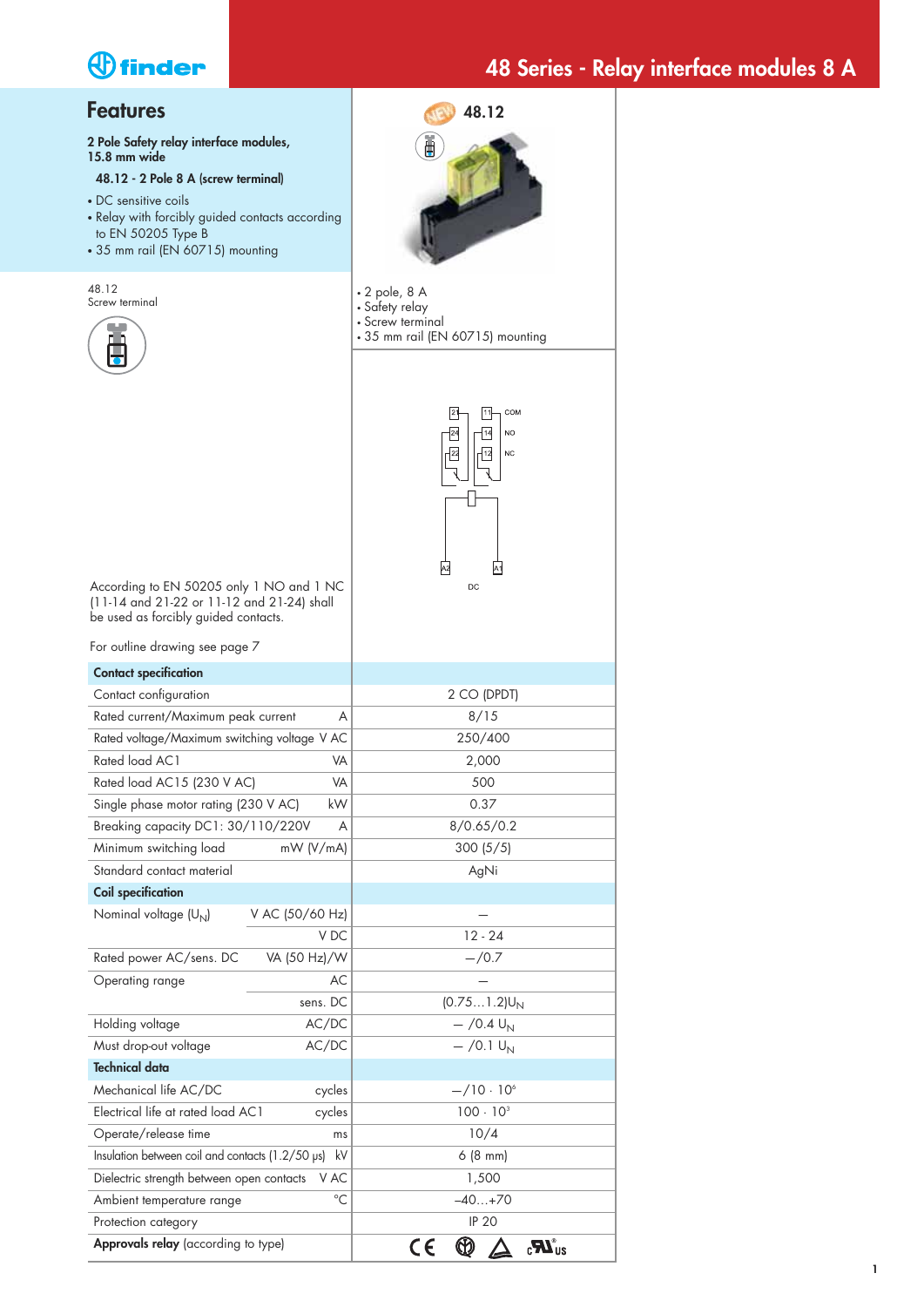## **48 Series - Relay interface modules 8 - 10 - 16 A**

### **Features**

**1 & 2 Pole relay interface modules, 15.8 mm wide**

**Ideal interface for PLC and electronic systems**

- **48.31 1 Pole 10 A (screw terminal) 48.52 - 2 Pole 8 A (screw terminal) 48.72 - 2 Pole 8 A (screwless terminal)**
- AC coils or DC sensitive coils
- Instant ejection of relay using plastic retaining clip
- Supply status indication and EMC coil suppression module as standard
- Identification label

48.31 / 48.52 Screw terminal

Ë

• UL Listing (certain relay/socket combinations)

48.72 Screwless terminal

• 35 mm rail (EN 60715) mounting



- 1 pole, 10 A • Screw terminal
- 35 mm rail (EN 60715) mounting

COM

 $\frac{14}{14}$  NO

 $\sqrt{12}$  NC

Ā

 $\Delta C$ 

 $\sqrt{11}$ 

囪

COM

 $\sqrt{14}$  NO

 $\sqrt{12}$  NC

 $\overline{A1}$ 

 $DC$ 



- 2 pole, 8 A
- Screw terminal and screwless terminal • 35 mm rail (EN 60715) mounting



|  | For outline drawing see page 7 |  |  |
|--|--------------------------------|--|--|
|  |                                |  |  |

| <b>Contact specification</b>                     |                 |                                                                                                      |                                                                                                                                       |
|--------------------------------------------------|-----------------|------------------------------------------------------------------------------------------------------|---------------------------------------------------------------------------------------------------------------------------------------|
| Contact configuration                            |                 | 1 CO (SPDT)                                                                                          | 2 CO (DPDT)                                                                                                                           |
| Rated current/Maximum peak current               | A               | 10/20                                                                                                | 8/15                                                                                                                                  |
| Rated voltage/Maximum switching voltage V AC     |                 | 250/400                                                                                              | 250/250                                                                                                                               |
| Rated load AC1                                   | VA              | 2,500                                                                                                | 2,000                                                                                                                                 |
| Rated load AC15 (230 V AC)                       | VA              | 500                                                                                                  | 400                                                                                                                                   |
| Single phase motor rating (230 V AC)             | kW              | 0.37                                                                                                 | 0.3                                                                                                                                   |
| Breaking capacity DC1: 30/110/220V               | A               | 10/0.3/0.12                                                                                          | 8/0.3/0.12                                                                                                                            |
| Minimum switching load                           | $mW$ (V/mA)     | 300(5/5)                                                                                             | 300(5/5)                                                                                                                              |
| Standard contact material                        |                 | AgNi                                                                                                 | AgNi                                                                                                                                  |
| <b>Coil specification</b>                        |                 |                                                                                                      |                                                                                                                                       |
| Nominal voltage (U <sub>N</sub> )                | V AC (50/60 Hz) | 12 - 24 - 110 - 120 - 230                                                                            | 12 - 24 - 110 - 120 - 230                                                                                                             |
|                                                  | V DC            | $12 - 24 - 125$                                                                                      | $12 - 24 - 125$                                                                                                                       |
| Rated power AC/sens. DC                          | VA (50 Hz)/W    | 1.2/0.5                                                                                              | 1.2/0.5                                                                                                                               |
| Operating range                                  | AC              | $(0.81.1)U_N$                                                                                        | $(0.81.1)U_N$                                                                                                                         |
|                                                  | sens. DC        | $(0.731.75)U_N$                                                                                      | $(0.731.75)U_N$                                                                                                                       |
| Holding voltage                                  | AC/DC           | 0.8 $U_N$ /0.4 $U_N$                                                                                 | 0.8 $U_N$ /0.4 $U_N$                                                                                                                  |
| Must drop-out voltage                            | AC/DC           | 0.2 $U_N$ /0.1 $U_N$                                                                                 | 0.2 $U_N$ /0.1 $U_N$                                                                                                                  |
| <b>Technical data</b>                            |                 |                                                                                                      |                                                                                                                                       |
| Mechanical life AC/DC                            | cycles          | $10 \cdot 10^{6} / 20 \cdot 10^{6}$                                                                  | $10 \cdot 10^{6} / 20 \cdot 10^{6}$                                                                                                   |
| Electrical life at rated load AC1                | cycles          | $200 \cdot 10^{3}$                                                                                   | $100 \cdot 10^{3}$                                                                                                                    |
| Operate/release time                             | ms              | 7/4 (AC) - 12/12 (DC)                                                                                | 7/4 (AC) - 12/12 (DC)                                                                                                                 |
| Insulation between coil and contacts (1.2/50 µs) | kV              | 6(8 mm)                                                                                              | 6(8 mm)                                                                                                                               |
| Dielectric strength between open contacts VAC    |                 | 1,000                                                                                                | 1,000                                                                                                                                 |
| Ambient temperature range                        | $^{\circ}C$     | $-40+70$                                                                                             | $-40+70$                                                                                                                              |
| Protection category                              |                 | <b>IP 20</b>                                                                                         | <b>IP 20</b>                                                                                                                          |
| Approvals relay (according to type)              |                 | $C \in ABS \circledcirc$<br>$^{\textregistered}$<br>(FI)<br>$\mathbf{C}$<br>, lovds<br>Register<br>Ю | كا<br>$\mathbf{c}$ <b>V</b> <sub>US</sub><br><b>RINA</b><br>$^\text{\textregistered}$<br>$\circledS$<br><b>NF</b><br>VDE <sup>N</sup> |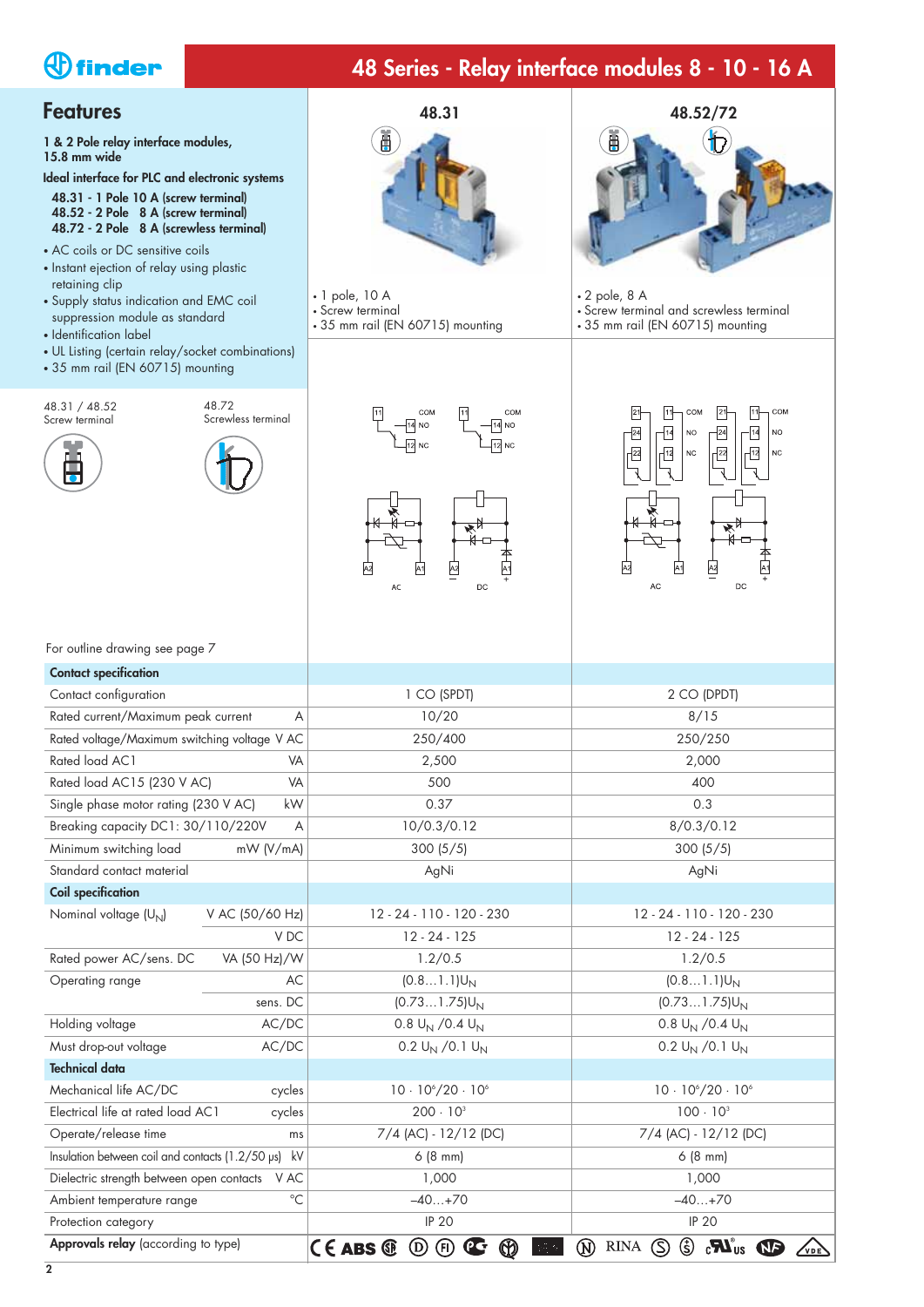## **48 Series - Relay interface modules 8 - 10 - 16 A**

#### **Features**

**1 & 2 Pole relay interface modules, 15.8 mm wide**

**Ideal interface for PLC and electronic systems**

- **48.61 1 Pole 16 A (screw terminal) 48.81 - 1 Pole 16 A (screwless terminal)**
- **48.62 2 Pole 10 A (screw terminal)**
- **48.82 2 Pole 10 A (screwless terminal)**
- AC coils or DC sensitive coils • Instant ejection of relay using plastic retaining clip
- Supply status indication and EMC coil suppression module as standard
- Identification label
- UL Listing (certain relay/socket combinations)
- 35 mm rail (EN 60715) mounting

48.61 / 48.62 Screw terminal







- 1 pole, 16 A
- Screw terminal and screwless terminal
- 35 mm rail (EN 60715) mounting

刊  $com$ 

 $-14$  $N^{\circ}$ 

 $\sqrt{12}$  $NC$ 

囟

**AC** 

 $\sqrt{21}$ 

-24

-22

 $\sqrt{2}$ 

 $\overline{\ast}$ 

 $D^{\mathsf{C}}$ 

 $\boxed{21}$ 

 $\sqrt{24}$ 

ΓĀ

 $_{\text{COM}}$ 

<sub>NO</sub>

 $NC$ 

冊

 $\overline{14}$ 

-[12

卤



- 2 pole, 10 A
	- Screw terminal and screwless terminal
	- 35 mm rail (EN 60715) mounting



| * For currents > 10 A, contact terminals |
|------------------------------------------|
| must be connected in parallel            |
| (21 with 11, 24 with 14, 22 with 12).    |

| For outline drawing see page 7                   |                 | $(21 \text{ with } 11, 24 \text{ with } 14, 22 \text{ with } 12).$                                                                                                                      |                                                                                                   |
|--------------------------------------------------|-----------------|-----------------------------------------------------------------------------------------------------------------------------------------------------------------------------------------|---------------------------------------------------------------------------------------------------|
| <b>Contact specification</b>                     |                 |                                                                                                                                                                                         |                                                                                                   |
| Contact configuration                            |                 | 1 CO (SPDT)                                                                                                                                                                             | 2 CO (DPDT)                                                                                       |
| Rated current/Maximum peak current               | Α               | $16*/30$                                                                                                                                                                                | 10/20                                                                                             |
| Rated voltage/Maximum switching voltage V AC     |                 | 250/400                                                                                                                                                                                 | 250/400                                                                                           |
| Rated load AC1                                   | VA              | 4,000                                                                                                                                                                                   | 2,500                                                                                             |
| Rated load AC15 (230 V AC)                       | VA              | 750                                                                                                                                                                                     | 500                                                                                               |
| Single phase motor rating (230 V AC)             | kW              | 0.55                                                                                                                                                                                    | 0.37                                                                                              |
| Breaking capacity DC1: 30/110/220V               | A               | 16/0.3/0.12                                                                                                                                                                             | 10/0.3/0.12                                                                                       |
| Minimum switching load                           | mW (V/mA)       | 500 (10/5)                                                                                                                                                                              | 300(5/5)                                                                                          |
| Standard contact material                        |                 | AgCdO                                                                                                                                                                                   | AgNi                                                                                              |
| <b>Coil specification</b>                        |                 |                                                                                                                                                                                         |                                                                                                   |
| Nominal voltage (U <sub>N</sub> )                | V AC (50/60 Hz) | 12 - 24 - 110 - 120 - 230                                                                                                                                                               |                                                                                                   |
|                                                  | V <sub>DC</sub> | $12 - 24 - 125$                                                                                                                                                                         | $12 - 24 - 125$                                                                                   |
| Rated power AC/sens. DC                          | VA (50 Hz)/W    | 1.2/0.5                                                                                                                                                                                 | $- / 0.5$                                                                                         |
| Operating range                                  | AC              | $(0.81.1)U_N$                                                                                                                                                                           |                                                                                                   |
|                                                  | sens. DC        | $(0.81.5)U_N$                                                                                                                                                                           | $(0.81.5)U_N$                                                                                     |
| Holding voltage                                  | AC/DC           | 0.8 $U_N$ /0.4 $U_N$                                                                                                                                                                    | $-$ /0.4 $U_N$                                                                                    |
| Must drop-out voltage                            | AC/DC           | $0.2 U_N / 0.1 U_N$                                                                                                                                                                     | $-$ /0.1 U <sub>N</sub>                                                                           |
| <b>Technical data</b>                            |                 |                                                                                                                                                                                         |                                                                                                   |
| Mechanical life AC/DC                            | cycles          | $10 \cdot 10^{6} / 20 \cdot 10^{6}$                                                                                                                                                     | $-/20.106$                                                                                        |
| Electrical life at rated load AC1                | cycles          | $100 \cdot 10^{3}$                                                                                                                                                                      | $100 \cdot 10^{3}$                                                                                |
| Operate/release time                             | ms              | 7/4 (AC) - 12/12 (DC)                                                                                                                                                                   | $12/12$ (DC)                                                                                      |
| Insulation between coil and contacts (1.2/50 µs) | kV              | 6(8 mm)                                                                                                                                                                                 | 6(8 mm)                                                                                           |
| Dielectric strength between open contacts        | V AC            | 1,000                                                                                                                                                                                   | 1,000                                                                                             |
| Ambient temperature range                        | $^{\circ}C$     | $-40+70$                                                                                                                                                                                | $-40+70$                                                                                          |
| Protection category                              |                 | <b>IP 20</b>                                                                                                                                                                            | <b>IP 20</b>                                                                                      |
|                                                  |                 | Approvals relay (according to type) ( $\epsilon$ ABS $\circledast$ O $\circledast$ $\circledast$ $\circledast$ $\circledast$ RINA $\circledS$ $\circledast$ $\circledast$ $\circledast$ | $CE \oplus \mathfrak{C} \oplus$<br>RINA $_{c}\blacksquare$ <sub>US</sub> $\swarrow$ <sub>DE</sub> |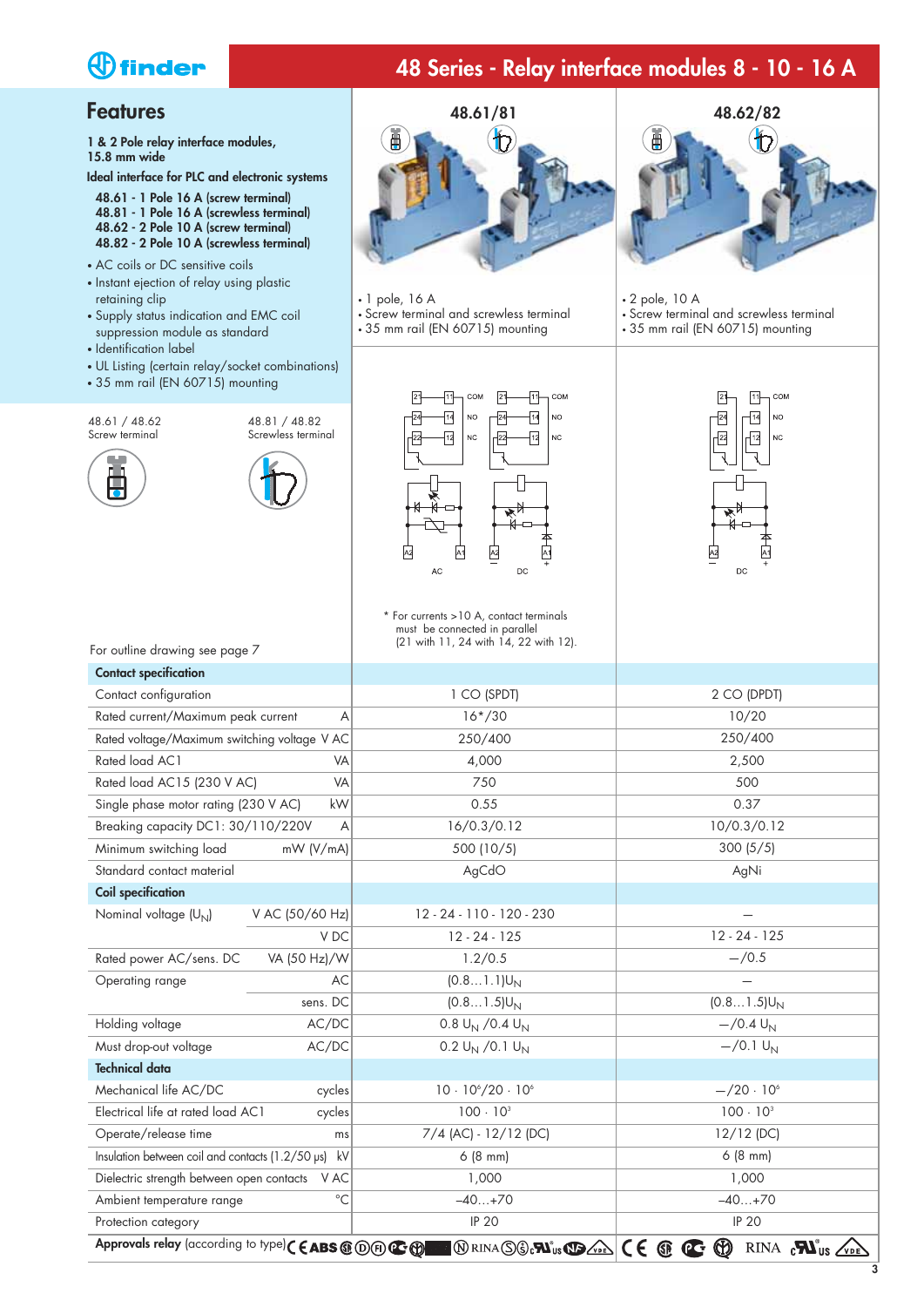

### **Ordering information**

Example: 48 series, 35 mm rail (EN 60715) mount, screw terminal relay interface module, 2 CO (DPDT) 8 A contacts, 24 V sensitive DC coil, green LED + diode, 99.02 coil indication.



**Coil version** 7 = Sensitive DC  $8 = AC (50/60 Hz)$ 

**Coil voltage**

See coil specifications

**Selecting features and options: only combinations in the same row are possible.** Preferred selections for best availability are shown in **bold.**

| <b>Type</b>           | <b>Coil version</b> |             |          |   |    |
|-----------------------|---------------------|-------------|----------|---|----|
| 48.12                 | DC.                 |             | Ω        | Ο | כי |
| 48.31/52/72 AC        |                     | $0 - 2 - 5$ | $\Omega$ | 6 |    |
| 48.31/52/72 DC        |                     | $0 - 2 - 5$ | $\Omega$ | 5 |    |
| $48.61/\overline{81}$ | AC                  | $0 - 4$     |          | 6 |    |
| 48.61/81              | DC                  | $0 - 4$     |          | 5 |    |
| 48.62/82              | DC.                 | $0 - 4$     |          | 5 |    |

### **Technical data**

| Insulation                                       |                                 |                                | 48.12/31/61/62                                     | 48.52                                              | 48.12/31/61/62            |                |
|--------------------------------------------------|---------------------------------|--------------------------------|----------------------------------------------------|----------------------------------------------------|---------------------------|----------------|
| Insulation according to EN 61810-1               | insulation rated voltage        | V                              | 250                                                | 250                                                | 400                       |                |
|                                                  | rated impulse withstand voltage | kV                             | 4                                                  | 4                                                  | 4                         |                |
|                                                  | pollution degree                |                                | 3                                                  | 2                                                  | 2                         |                |
|                                                  | overvoltage category            |                                | Ш                                                  | III                                                | $\mathbb{H}$              |                |
| Insulation between coil and contacts (1.2/50 µs) |                                 | kV                             | $6(8)$ mm                                          |                                                    |                           |                |
| Dielectric strength between open contacts        |                                 | V AC I                         | 1,000; 1,500 (48.12)                               |                                                    |                           |                |
| Dielectric strength between adjacent contacts    |                                 |                                | V AC 2,000 (48.52); 2,500 (48.12/62)               |                                                    |                           |                |
| <b>Conducted disturbance immunity</b>            |                                 |                                |                                                    |                                                    |                           |                |
| Burst (550)ns, 5 kHz, on A1 - A2                 |                                 |                                | EN 61000-4-4<br>level $4(4 \text{ kV})$            |                                                    |                           |                |
| Surge (1.2/50 µs) on A1 - A2 (differential mode) |                                 | EN 61000-4-5<br>level 3 (2 kV) |                                                    |                                                    |                           |                |
| Other data                                       |                                 |                                |                                                    |                                                    |                           |                |
| Bounce time: NO/NC                               |                                 |                                | ms $\left  \frac{2}{5}$ ; 2/10 (48.12)             |                                                    |                           |                |
| Vibration resistance (555)Hz: NO/NC              |                                 | $\mathfrak{g}$                 | 15/3; 20/6 (48.12) for 2 pole<br>10/4 (for 1 pole) |                                                    |                           |                |
| Power lost to the environment                    | without contact current         |                                | $W$ 0.7                                            |                                                    |                           |                |
|                                                  | with rated current              | W <sub>1</sub>                 |                                                    | 1.2 (48.12/31) 1.3 (48.52/72) 1.2 (48.61/62/81/82) |                           |                |
| Wire strip length                                |                                 | mm   8                         |                                                    |                                                    |                           |                |
| Screw torque                                     |                                 | $Nm$ 0.5                       |                                                    |                                                    |                           |                |
| Max. wire size                                   |                                 |                                | <b>Screw terminal</b>                              |                                                    | <b>Screwless terminal</b> |                |
|                                                  |                                 |                                | solid cable                                        | stranded cable solid cable                         |                           | stranded cable |
|                                                  |                                 | mm <sup>2</sup>                | 1x6 / 2x2.5                                        | 1x4 / 2x2.5                                        | 2x(0.21.5)                | 2x(0.21.5)     |
|                                                  |                                 | AWG                            | 1x10 / 2x14                                        | 1x12 / 2x14                                        | 2x(2418)                  | 2x(2418)       |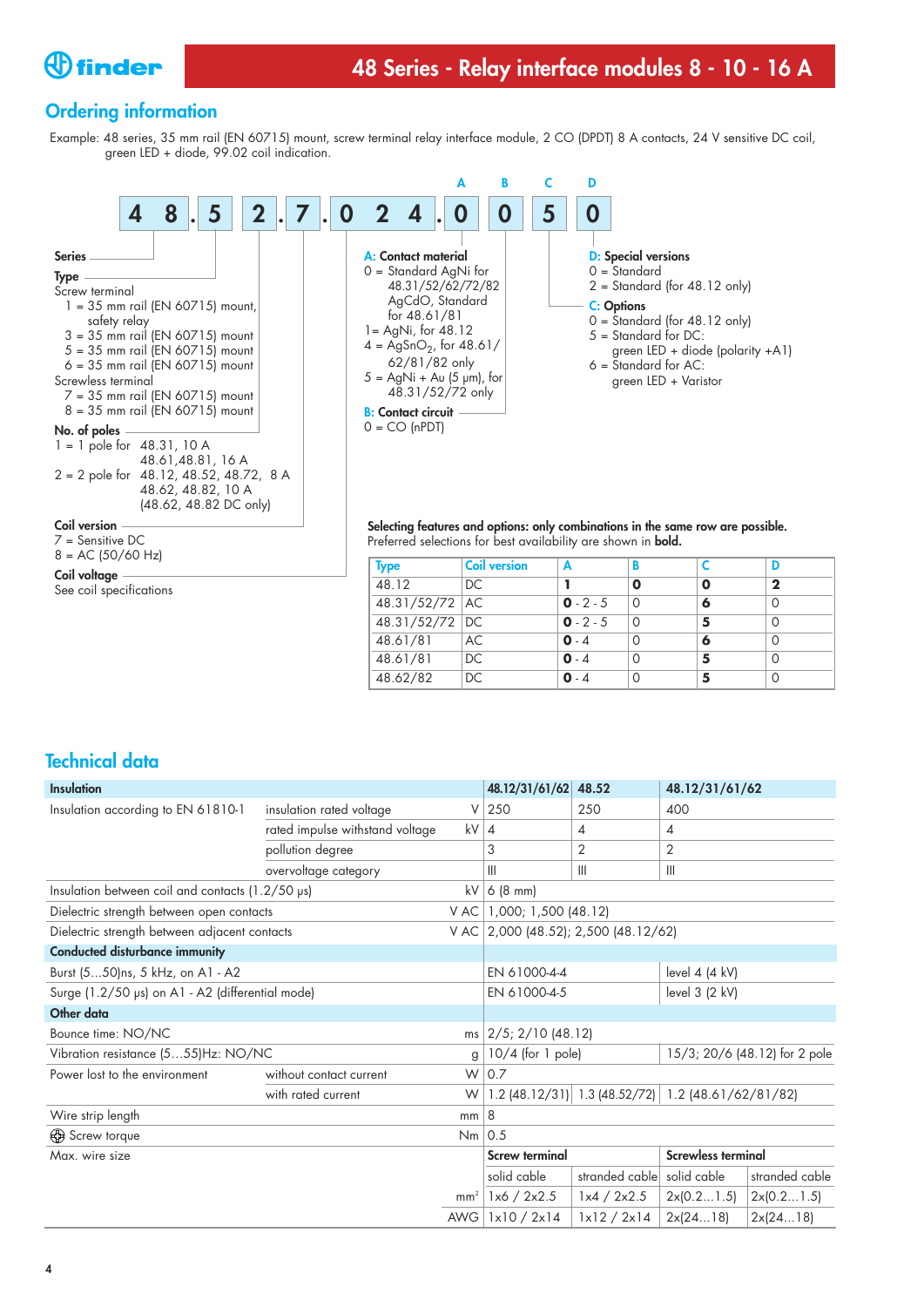

#### **Contact specification**

**F 48 - Electrical life (AC) v contact current** Types 48.31/61/81







**F 48 - Electrical life (AC) v contact current** Types 48.62/82







**H 48 - Maximum DC1 breaking capacity** Types 48.31/52/61/72/81







**H 48 - Maximum DC1 breaking capacity** Types 48.62/82



- **•** When switching a resistive load (DC1) having voltage and current values under the curve, an electrical life of  $\geq 100 \cdot 10^{3}$  can be expected.
- **•** In the case of DC13 loads, the connection of a diode in parallel with the load will permit a similar electrical life as for a DC1 load. Note: the release time for the load will be increased.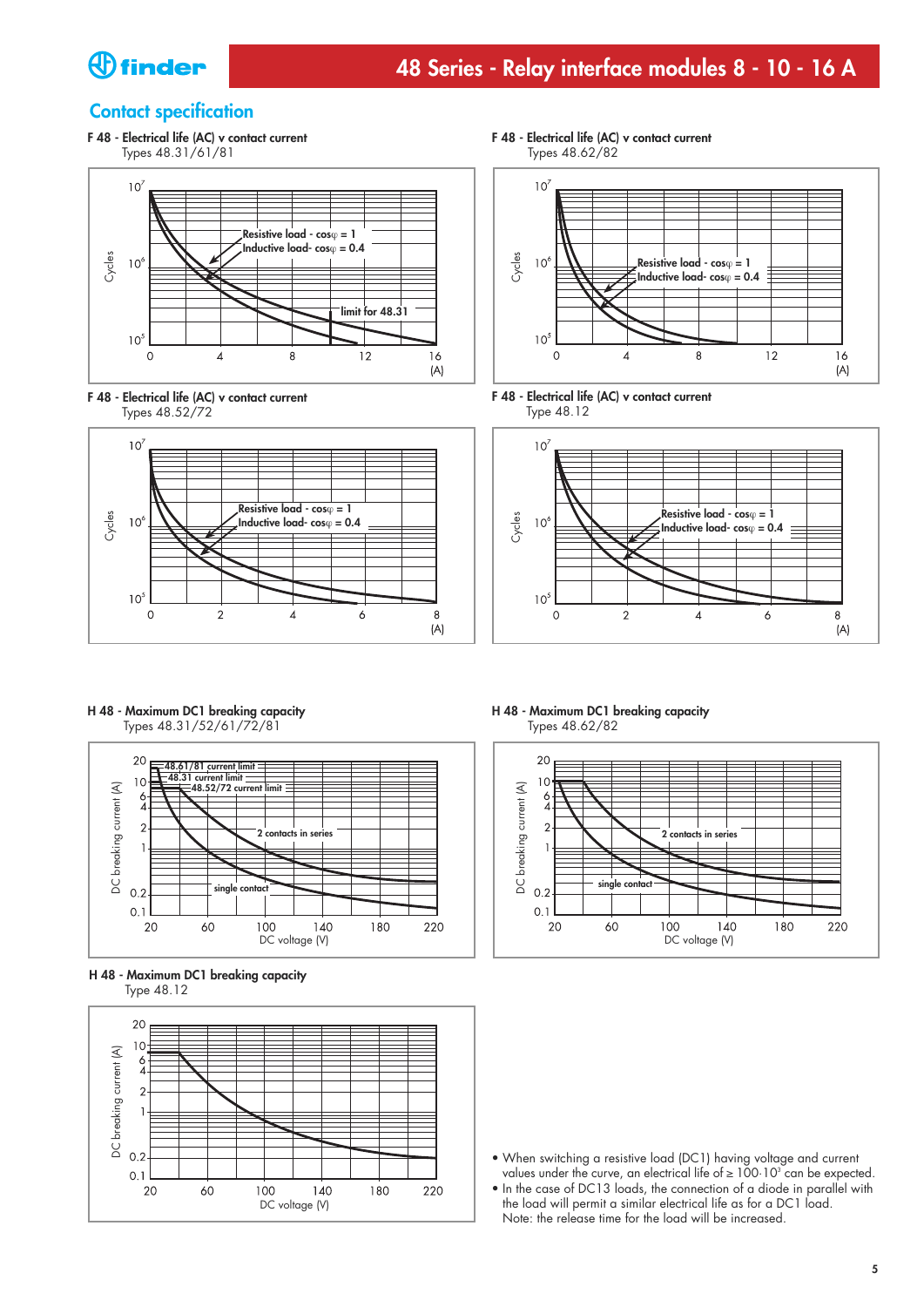### **Coil specifications**

#### **DC coil data (0.5 W sensitive)**

| Nominal | Coil  | Operating range                 |                           | Rated coil  |
|---------|-------|---------------------------------|---------------------------|-------------|
| voltage | code  |                                 |                           | consumption |
| $U_N$   |       | $\mathsf{U}_{\mathsf{min}}{}^*$ | $* *$<br>$U_{\text{max}}$ | I at $U_N$  |
|         |       |                                 |                           | mA          |
| 12      | 7.012 | 8.8                             | 21                        | 41          |
| 24      | 7.024 | 17.5                            | 42                        | 22.2        |
| 125     | 7.125 |                                 | 219                       |             |

 $*U_{\text{min}} = 0.8 \ U_{\text{N}}$  for 48.61, 48.62, 48.81 and 48.82

\*\* $U_{\text{max}}$  = 1.5  $U_{\text{N}}$  for 48.61, 48.62, 48.81 and 48.82

#### **DC coil data,** 2 pole relay - Type 48.12

| Nominal        | Coil  | Operating range  |                  |     | Resistance Rated coil |
|----------------|-------|------------------|------------------|-----|-----------------------|
| voltage        | code  |                  |                  |     | consumption           |
| U <sub>N</sub> |       | $U_{\text{min}}$ | $U_{\text{max}}$ | R   | I at $U_{\rm NI}$     |
|                |       |                  |                  | Ω   | mA                    |
| 12             | 9.012 |                  | 14.4             | 205 | 58.5                  |
| 24             | 9.024 | 18               | 28.8             | 820 | 29.3                  |



**1** - Max. permitted coil voltage.

**2** - Min. pick-up voltage with coil at ambient temperature.

#### **R 48 - DC coil operating range v ambient temperature**  Type 48.12



**1** - Max. permitted coil voltage.

**2** - Min. pick-up voltage with coil at ambient temperature.

#### **AC coil data**

| AS COLUMN |       |                  |                  |                   |  |  |
|-----------|-------|------------------|------------------|-------------------|--|--|
| Nominal   | Coil  |                  | Operating range  | Rated coil        |  |  |
| voltage   | code  |                  |                  | consumption       |  |  |
| $U_N$     |       | $U_{\text{min}}$ | $U_{\text{max}}$ | I at $U_N$ (50Hz) |  |  |
| ٧         |       | ٧                | V                | mA                |  |  |
| 12        | 8.012 | 9.6              | 13.2             | 90.5              |  |  |
| 24        | 8.024 | 19.2             | 26.4             | 46                |  |  |
| 110       | 8.110 | 88               | 121              | 10.1              |  |  |
| 120       | 8.120 | 96               | 132              | 11.8              |  |  |
| 230       | 8.230 | 184              | 253              | 7.0               |  |  |

**R 48 - DC coil operating range v ambient temperature R 48 - AC coil operating range v ambient temperature**



**1** - Max. permitted coil voltage.

**2** - Min. pick-up voltage with coil at ambient temperature.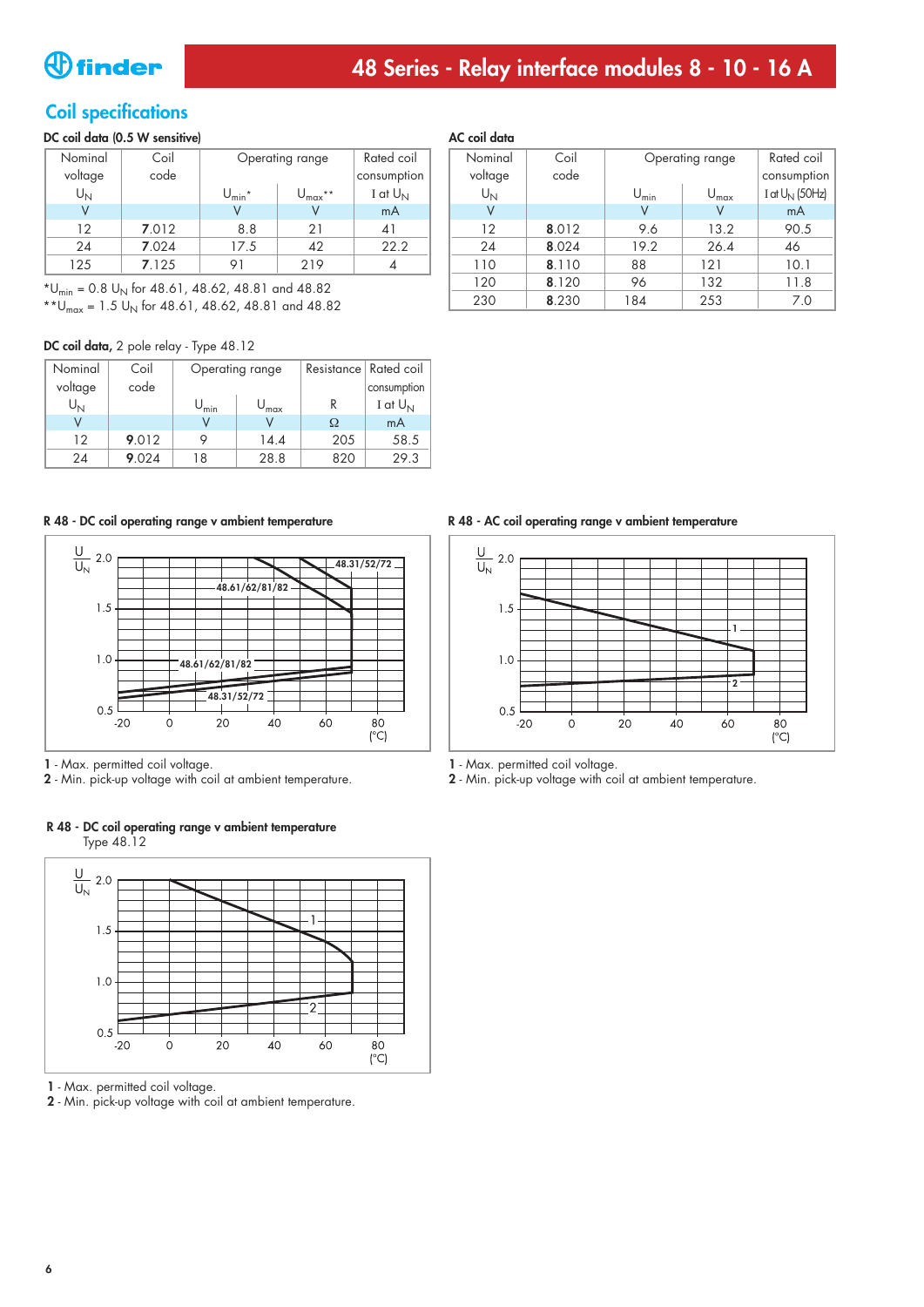# **48 Series - Relay interface modules 8 - 10 - 16 A**

#### **Combinations**

| Code  | <b>Type of socket</b> | Type of relay | <b>Module</b> | <b>Retaining clip</b> |
|-------|-----------------------|---------------|---------------|-----------------------|
| 48.12 | 95.05.0               | 50.12         |               | 095.71                |
| 48.31 | 95.03                 | 40.31         | 99.02         | 095.01                |
| 48.52 | 95.05                 | 40.52         | 99.02         | 095.01                |
| 48.61 | 95.05                 | 40.61         | 99.02         | 095.01                |
| 48.62 | 95.05                 | 44.62         | 99.02         | 095.01                |
| 48.72 | 95.55                 | 40.52         | 99.02         | 095.91.3              |
| 48.81 | 95.55                 | 40.61         | 99.02         | 095.91.3              |
| 48.82 | 95.55                 | 44.62         | 99.02         | 095.91.3              |

















48.72 / 48.81 / 48.82 Screwless terminal



95.6